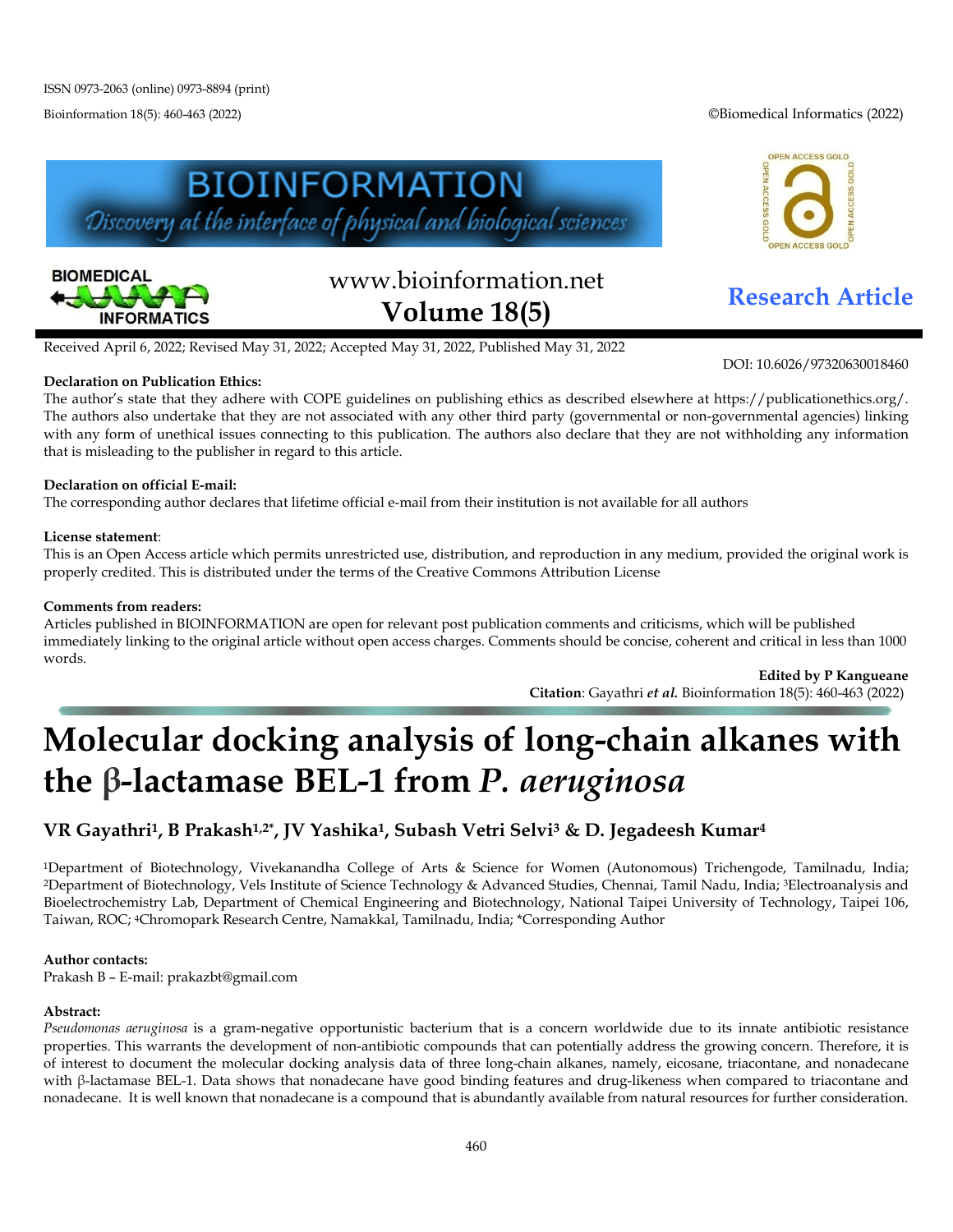**Keywords:** β-lactamase BEL-1, *P. aeruginosa,* nonadecane, long-chain alkanes

#### **Background:**

*Pseudomonas aeruginosa* is an opportunistic gram-negative bacterium that can be seen along with nosocomial infections **[1]**. The genome sequence of *P. aeruginosa* is relatively large (5.5-7 Mbp) **[2]**. They are resistant to external stress, colonise easily, and rapidly develop a matrix of biofilm. *P. aeruginosa* consists of resistance-nodulation division efflux pumps which protect against antibiotics **[3, 4]**. The biofilm formed also provides resistance to antibiotics. *P. aeruginosa* strains have multiple drug-resistant **[5]**. A clinical strain of *P. aeruginosa* consisting of clavulanic acid-inhibited ambler class A extended-spectrum β-lactamase (BEL-1) was reported **[6, 7]**. BEL-1 is chromosomally encoded in class 1 integrons and has an association with cephalosporinase and penicillinase and it shows resistance against β-lactam antibiotics, including carbapenems **[6, 8]**. The development of BEL-1 strain containing *P. aeruginosa* is a concern amidst the growing multi drug resistance bacterial species. Besides, the BEL-1 strain containing *P. aeruginosa* have low MIC and is sparsely detectable with conventional methods **[9]**. The World Health Organisation listed carbapenem resistant *P. aeruginosa* as a bacterial species that requires the development of a novel class of antibiotics for treatment **[10]**. New class of antibiotics will become vulnerable to the antibiotic resistance properties of the bacterium **[11]**. Non-antibiotic compounds with features such as inhibition of quorum sensing and bacterial lectins, phage therapy, vaccines, nanoparticles, etc are known **[12, 13].** There are several research groups working on developing novel therapies from naturally available resources such as fungi, plants, etc **[14-17]**. Therefore, it is of interest to document the molecular docking analysis data of plant derived three long-chain alkanes, namely, eicosane, triacontane, and nonadecane with β-lactamase BEL-1.

#### **Materials and Methods:**

#### **Protein preparation:**

Molecular structure reported at the Protein Data Bank (PDB) was retrieved for extended-spectrum β-lactamase BEL-1 (PDB ID: 5EUA). The structure was energy minimised and converted to PDBQT format.

#### **Ligand preparation:**

The compounds eicosane, triacontane, and nonadecane were selected as ligands for docking and their 3D structures were taken from PubChem. It was then minimized by applying Gasteiger and Kollman's charge. The root of the structure was detected, torsion was applied, and the structures were saved in PDBQT and Mol2 format.

#### **Molecular Docking and binding profile:**

Molecular docking analyses were carried out using PyRx – Python Prescription 0.8. The compounds were targeted to the protein with a grid-box docking model to determine the binding energies. Furthermore, the interaction between the amino acids and compounds was identified using Cresset Flare 4.0.1. Besides, clogP, PSA, TSA, TPSA, drug-likeness, etc., were determined using Osiris Data warrior 5.5.0.

**Table 1:** Molecular drug docking chemical properties of compounds using Osiris Datawarrior 5.5.0.andPyRx 0.8

| <b>Parameters</b>          | Nonadecane   | Eicosane         | Triacontane  |
|----------------------------|--------------|------------------|--------------|
| <b>Binding Affinity</b>    | $-5.9$       | $-5$             | $-5.1$       |
| <b>MW</b>                  | 256.4        | 273.5            | 415.8        |
| #Atoms                     | 19           | 20               | 30           |
| SlogP                      | 5.6          | 6.4              | 10.8         |
| <b>TPSA</b>                | $\mathbf{0}$ | $\theta$         | $\Omega$     |
| Flexibility                | 11.8         | 13.8             | 25.5         |
| $\#RB$                     | 12           | 14               | 26           |
| cLogP                      | 8.1976       | 9.1564           | 13.7         |
| cLogS                      | $-5.118$     | $-5.844$         | $-8.544$     |
| H-Acceptors                | $\mathbf{0}$ |                  | $\mathbf{0}$ |
| H-Donors                   | $\mathbf{0}$ | $\Omega$         | $\Omega$     |
| <b>Total Surface Area</b>  | 269.9        | 285.7            | 423.3        |
| <b>Relative PSA</b>        | $\mathbf{0}$ | $\left( \right)$ |              |
| Polar Surface Area         | $\mathbf{0}$ | $\overline{0}$   | $\mathbf{0}$ |
| Druglikeness               | $-23.454$    | $-20.398$        | $-20.398$    |
| LE from Binding Affinity   |              |                  |              |
| LLE from Binding Affinity  | -            |                  |              |
| LELP from Binding Affinity | -            |                  |              |
| Mutagenic                  | none         | none             | none         |
| Tumorigenic                | none         | none             | none         |

#### **Results and Discussion:**

Phytoactive compounds such as eicosane, triacontane, and nonadecane that are identified in *M. acumanata* acetone extract were used in the docking analysis to understand the binding activity, binding energy and inhibitory activity against β-lactamase BEL-1 of *P. aeruginosa.* **Figures 1** shows the docking of proteins and ligands created using PyRx – Python 0.8. The active site binding regions of the ligands were identified using Cresset Flare 4.0.1. The study

revealed that eicosane has a binding energy of -5 kcal/mol and triacontane has -5.1 kcal/mol and nonadecane has -5.9 kcal/mol. The active binding site of eicosane is ILE 166, GLN 199 and for triacontane it is GLU 84, and GLN 117, and for nonadecane it is GLN 208, GLU 114, GLN 117, and GLN 121. **Table 1** gives the key parameters of analysis such as clogP, TSA, TPSA, drug likeness, etc.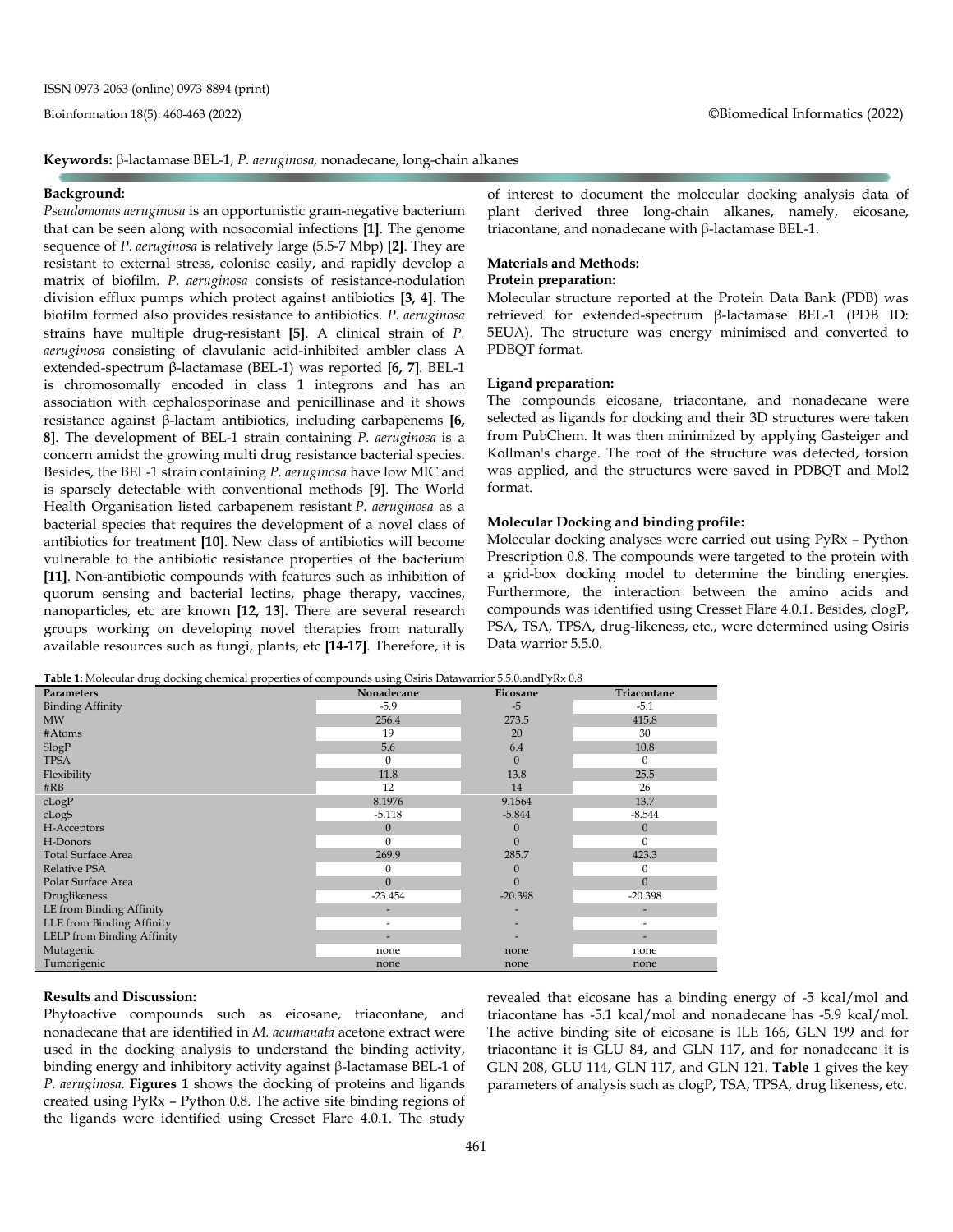ISSN 0973-2063 (online) 0973-8894 (print)



**Figure 1: D**ocking of long-chain alkanes and extended-spectrum βlactamase BEL-1; (A & B) eicosane (C & D) triacontane, and (E & F) nonadecane.

Data shows that the compounds have considerable binding features with the antibiotic resistance β-lactamase BEL-1 from *P. aeruginosa,*  with a drug-likeness value of -23.454 for nonadecane and -20.398 for both eicosane and triacontane. Moreover, the compounds did not have any mutagenic or tumorigenic activity. The compounds also obey Lipinski's rule of five. Eicosane, triacontane, and nonadecane are long-chain alkanes found in essential oils. The compounds exhibit both anticancer and antimicrobial activity. GC/MS study on *Scenedesmusobliquus* diethyl ether extract revealed show 76.10% of nonadecane with low activity against *P. aeruginosa* NRRL B-272 strain **[18]**. The extract from *Ribesnigrum* leaves consisting of a mixture of alkanes, especially nonadecane, shows the presence of activity against *P. aeruginosa* strain PA14 biofilm with no significant difference when compared to a positive control **[19]**. *Allium chinense* leaf extract showed a significant antimicrobial effect against *P. aeruginosa* (MTCC741) which is highly resistant to antibiotics **[20]**. *Allium chinense* have the presence of mainly three compounds, nonadecane, tetratetracontane, and 2-methyl-octadecyl trifluoroacetate. Moreover, essential oils from *Rosa amascena* Herrm show the presence of nonadecane in abundance. Essential oil consisting of nonadecane significantly inhibited the growth of *P. aeruginosa* (ATCC 27,833) **[21]**. Therefore, it is of interest to document the molecular docking analysis data of three long-chain alkanes, namely, eicosane, triacontane, and nonadecane with βlactamase BEL-1. Data shows that nonadecane have good binding features and drug-likeness when compared to triacontane and nonadecane. I

### Bioinformation 18(5): 460-463 (2022) ©Biomedical Informatics (2022)

#### **Conclusion:**

*M. acumanata* flower is commonly consumed in India. It has several medicinal properties. Studies show potential antibacterial and anticancer activities from this flow. Hence, we document the molecular docking analysis data of long-chain alkaneseicosane, triacontane, and nonadecane, with the BEL-1 of *P. aeruginosa* for further consideration with nonadecane shows optimal binding. Nonadecane is abundantly available and can be developed as potential non-antibiotic therapeutics to treat antibacterial infections, especially *P. aeruginosa.*

#### **Source of Funding:**

No funding was received for this study.

#### **Conflict of Interest:**

The authors declare no conflict of interest.

#### **References:**

- **[1]** Silby MW *et al. FEMS Microbiology Reviews* 2011 **35**: 652. [PMID: 21361996]
- **[2]** Klockgether J *et al. Frontiers in microbiology* 2011 **2:**150. [PMID: 21808635]
- **[3]** Fernando DM & Kumar A, *Antibiotics (Basel, Switzerland),* 2011 **2**:163. [PMID: 27029297]
- **[4]** Poole K *et al. Journal of bacteriology,* 1993 **175:**7363. [PMID: 8226684]
- **[5]** Smith DJ *et al. Respirology,* 2016 **21**:329. [PMID: 26711802] **[6]** Bogaerts P *et al. Antimicrobial agents and chemotherapy,* 2007
- **51:**1584. [PMID: 17261629]
- **[7]** Glupczynski Y *et al. Journal of Antimicrobial Chemotherapy,* 2010 **65:**866. [PMID: 20200037]
- **[8]** Poirel L *et al. Antimicrobial agents and chemotherapy,* 2005 **49:** 3743. [PMID: 16127048]
- **[9]** Toleman MA *et al. Journal of Antimicrobial Chemotherapy,* 2005 **55:**61. [PMID: 15574470]
- **[10]** Tacconelli E *et al. The Lancet Infectious Diseases,* 2018 **18**: 318. [PMID: 29276051]
- **[11]** Hirsch EB & TamVH, *Expert review of pharmacoeconomics & outcomes research,* 2010 **10:**441. [PMID: 20715920]
- **[12]** Winzer K *et al. Journal of bacteriology,* 2000 **182**:6401. [PMID: 11053384]
- **[13]** Zhao Y *et al. Advanced materials (Deerfield Beach, Fla.)* 2019 **31**:e1806024. [PMID: 30589118]
- **[14]** Cowan MM, *Clinical microbiology reviews,* 1999 **12:** 564. [PMID: 10515903]
- **[15]** Jakubczyk D & Dussart F. *Molecules (Basel, Switzerland),* 2020 **25:** 911. [PMID: 32085562]
- **[16]** Marquez L& Quave CL, *Antibiotics (Basel, Switzerland),* 2020 **9:**150. [PMID: 32244276]
- **[17]** Rossiter SE *et al. Chemical reviews,* 2017 **117:** 12415. [PMID: 28953368]
- **[18]** Marrez DA *et al. Heliyon,* 2019 **5:** e01404. [PMID: 30976685]
- **[19]** Adnan, H. (2015). *Studies on the activity of selected plants against biofilms of Pseudomonas aeruginosa strain PA14.* (Doctoral Thesis), University of Strathclyde, Glasgow, UK.
- **[20]** Rhetso T *et al. Future Journal of Pharmaceutical Sciences,* 2020 **6:**102. [https://doi.org/10.1186/s43094-020-00100-7]
- **[21]** Ghavam M *et al. Chemical and Biological Technologies in Agriculture,*  2021 **8:**22. [https://doi.org/10.1186/s40538-021-00219-6]